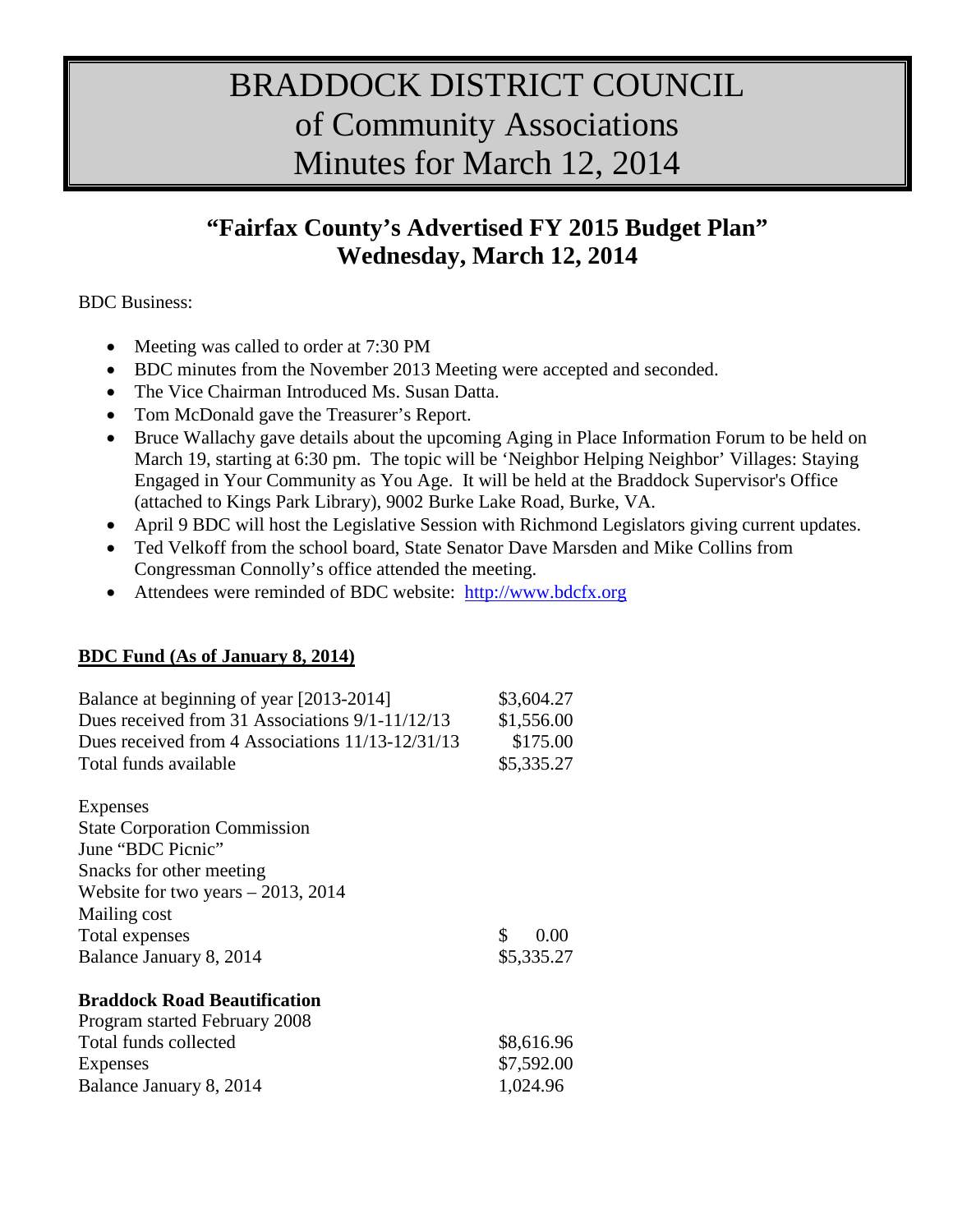#### **Mary Read Memorial**

| Program started February 2008                  |            |
|------------------------------------------------|------------|
| Total funds collected                          | \$3,923.00 |
| $Expenses - prior years$                       | \$3,611.28 |
| Balance January 8, 2014                        | \$311.72   |
| Total Checking Account Balance (Nov. 13, 2013) | \$6,671.95 |
| Submitted by:                                  |            |
| Thomas B. McDonald, Jr.                        |            |
| Treasurer                                      |            |
| <b>January 8, 2014</b>                         |            |

### **BDC Fund (As of March 5, 2014)**

| Balance at beginning of year [2013-204]                         | \$3,604.27 |
|-----------------------------------------------------------------|------------|
| Dues received from 31 Associations 9/1-11/12/13                 | \$1,556.00 |
| Dues received from 4 Associations 11/13-12/31/13                | \$100.00   |
| Dues from 38 members                                            | \$1,831.00 |
| Total funds available                                           | \$5,435.27 |
| <b>Expenses</b>                                                 |            |
| <b>State Corporation Commission</b>                             |            |
| June "BDC Picnic"                                               |            |
| Snacks for other meeting                                        |            |
| Website for two years $-2013$ , 2014                            |            |
| Mailing cost                                                    |            |
| Total expenses                                                  | \$<br>0.00 |
| Balance March 5, 2014                                           | \$5,435.27 |
| <b>Braddock Road Beautification</b>                             |            |
| Program started February 2008                                   |            |
| Total funds collected                                           | \$8,616.96 |
| <b>Expenses</b>                                                 | \$7,592.00 |
| Balance March 5, 2014                                           | \$1,024.96 |
| <b>Mary Read Memorial</b>                                       |            |
| Program started February 2008                                   |            |
| Total funds collected                                           | \$3,923.00 |
| Expenses – prior years                                          | \$3,611.28 |
| Balance November 13, 2013                                       | \$311.72   |
| Total Checking Account Balance (March 5, 2014)<br>Submitted by: | \$6,771.95 |
| Thomas B. McDonald, Jr.                                         |            |
| March 5, 2014                                                   |            |
| Treasurer                                                       |            |